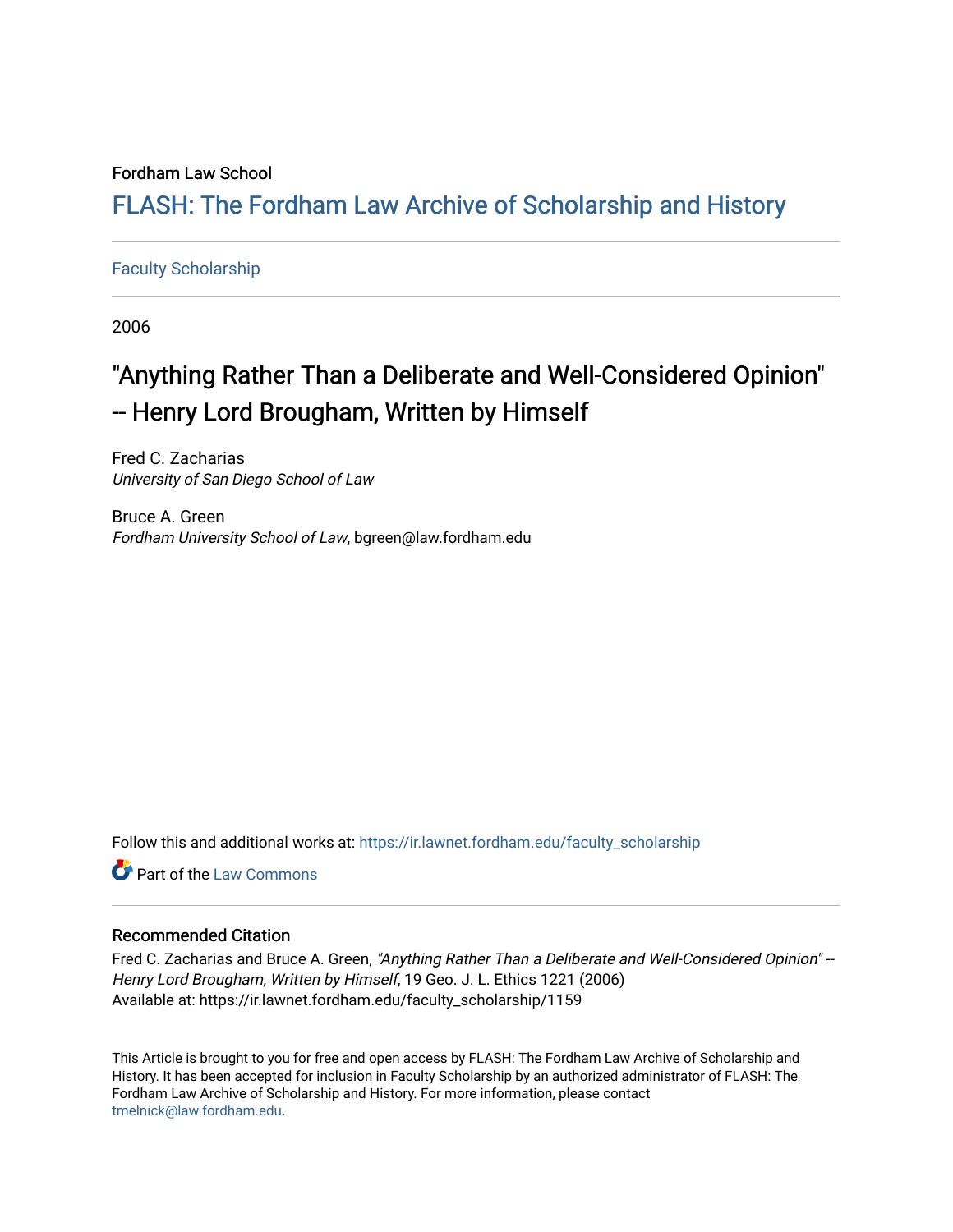## **"Anything Rather Than a Deliberate and Well-Considered Opinion"-Henry Lord Brougham, Written by Himself**

FRED **C.** ZACHARIAS\* **AND** BRUCE **A. GREEN\*\***

In *Reconceptualizing Advocacy Ethics,* we compared two standard conceptions of advocacy ethics and offered a third alternative.' The first standard conception is commonly traced to Henry Lord Brougham's statement in Parliament in **1820** about *Queen Caroline's Case:*

**[A]n** advocate, in the discharge of his duty, knows but one person in all the world, and that person is his client. To save that client **by** all means and expedients, and at all hazards and costs to other persons... is his first and only duty; and in performing this duty he must not regard the alarm, the torments, the destruction which he may bring upon others.<sup>2</sup>

The other stems from David Hoffman's contemporaneous *Resolutions in Regard to Professional Deportment* and places a higher premium on lawyers' personal consciences as determinants of lawyers' conduct.<sup>3</sup> We suggested a middle-ground that helps explain anomalous decisions **by** courts to impose duties that appear inconsistent with the modem professional codes.<sup>4</sup>

Monroe Freedman has written an essay first criticizing our reliance on an 1845 opinion **by** Justice John Gibson of the Pennsylvania Supreme Court and then challenging one half of one sentence in our article which notes, in passing, that

<sup>\*</sup> Herzog Research Professor, University of San Diego School of Law. The authors thank Professor Steven D. Smith for his helpful advice regarding this reply to Professor Freedman's essay.

<sup>\*\*</sup> Louis Stein Professor, Fordham University School of Law.

<sup>1.</sup> Fred C. Zacharias & Bruce A. Green, *Reconceptualizing Advocacy Ethics,* 74 GEo. WASH. L. REV. 1 (2005).

<sup>2. 2</sup> **TRIAL** OF QUEEN CAROLINE 3 (1821). Brougham made this statement while defending Queen Caroline against charges of treason in political proceedings in the House of Lords. As Brougham later acknowledged, his speech was not meant as a learned disquisition on the trial advocate's role, but as a veiled threat to reveal embarrassing information about the King should the proceeding go forward.

<sup>3. 2</sup> DAVID HoFFMAN, Resolutions *in Regard to Professional Deportment, in* A COURSE OF LEGAL **STUDY** 752-75 (William S. Hein & Co. 1968) (1846).

<sup>4.</sup> Zacharias & Green, *supra* note 1, at 4-6. Professor Freedman suggests that the conception we propose simply reflects a truism that lawyers should act zealously within the bounds of the ethics rules and other law. Monroe H. Freedman, *Henry Lord Brougham, Written by Himself*, 19 GEO. J. LEGAL ETHICS 1213, 1213 & n.6 (2006). As our article discusses at length, the alternative conception that we identify with Justice Gibson's 1845 reference to "professional conscience" presupposes restrictions on advocacy that go well beyond those explicitly set forth in the law. *See* Zacharias & Green, *supra* note 1, at 21-36.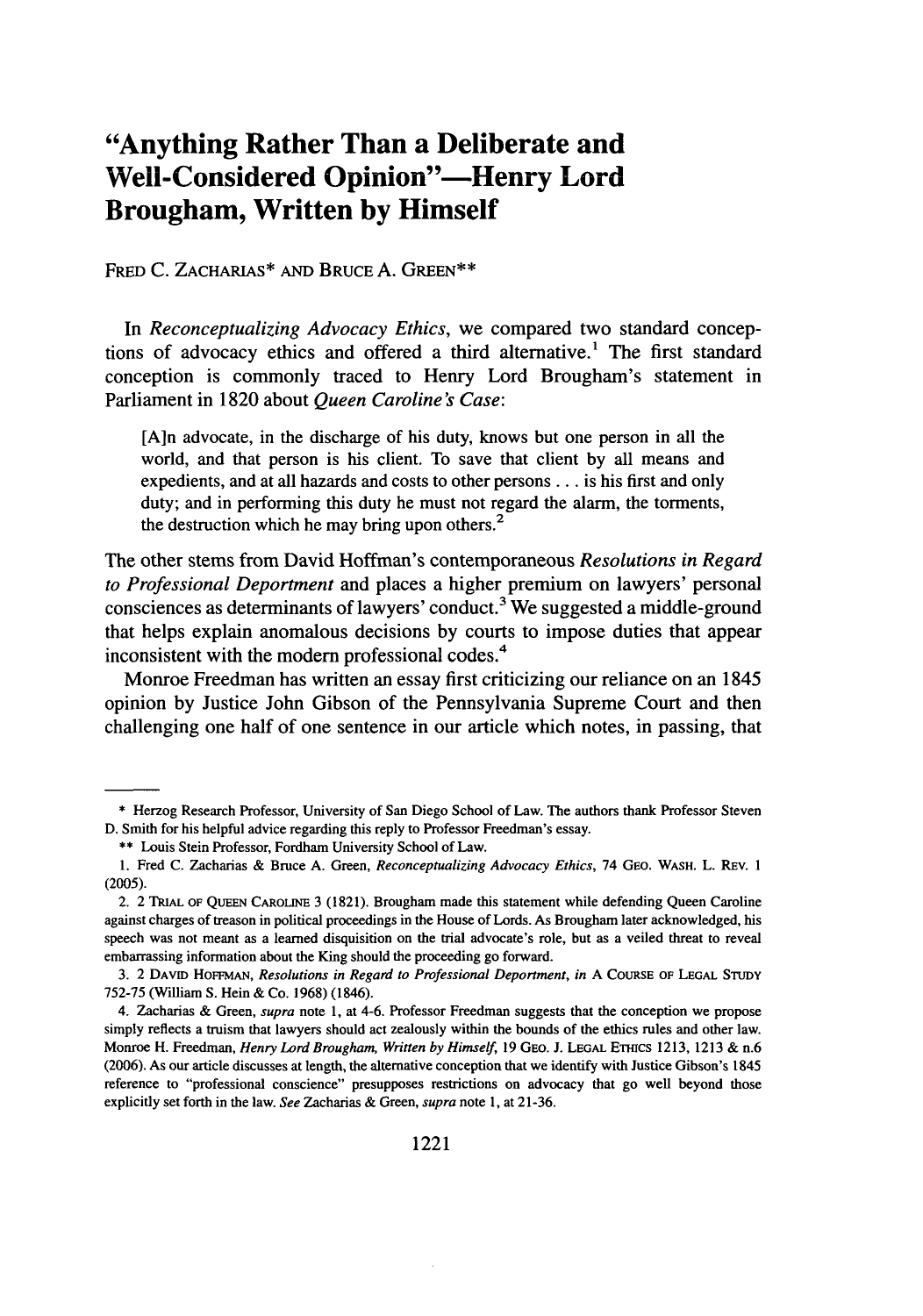Lord Brougham repudiated his statement about advocacy later in his career.<sup>5</sup> We respond briefly simply to suggest that the first criticism is misguided and that the second is unpersuasive.

We did indeed rely on Justice Gibson's opinion in *Rush v. Cavenaugh*,<sup>6</sup> which suggested that professional regulation of lawyers is based on lawyers' "professional conscience"—as distinct from personal conscience. The opinion was deemed important at the time, and Gibson's opinions in other fields have been **highly** influential. Professor Freedman, however, intimates that we have encouraged our readers to honor Gibson and dishonor Brougham and that this is unwarranted because Gibson once wrote a decision forecasting the United States Supreme Court's infamous *Dred Scott* decision, while Brougham was an abolitionist.<sup>7</sup> Our article did not hold Gibson up as a moral authority, as Freedman maintains, but only as an influential jurist whose opinion on professional regulation is worth revisiting. The question of slavery-and for that matter, the question of Gibson's and Brougham's relative distinction-had nothing to do with our thesis.

The rest of Professor Freedman's essay is directed at the passing reference in our article to Brougham's subsequent repudiation of his pronouncement about legal advocacy, which Freedman characterizes as "an error."S Our observation derived from an introspective letter Brougham wrote in **1859** that stated, **"I** wish to mention to you, in reference **to...** my statement in the Queen's case **....** *that the statement was anything rather than a deliberate and well-considered opinion.*"<sup>9</sup> John R. Dos Passos, a well-respected nineteenth century scholar, <sup>10</sup> characterized Brougham's letter as a repudiation, and we cited Dos Passos's book. $^{11}$ 

**9. WILIAM** FORSYTH, THE **HISTORY OF LAWYERS ANcIEr AND** MODERN **380** n.1 (Lawbook Exchange, Ltd. **1998) (1875)** (quoting an **1859** letter from Henry Lord Brougham) (emphasis added).

**10.** Dos Passos was a practicing lawyer who "took time to study the legal profession and to write about the responsibilities of lawyers." Kenneth M. Rosen, *Lessons on Lawyers, Democracy, and Professional Responsibility,* **19 GEO. J. LEGAL ETHICS 155, 159 (2006).** His book on the American legal profession continues to be cited as authority today. *See, e.g.,* Robert W. Gordon, *The Independence of Lawyers,* **68 B.U.** L. REv. **1, 32** n.91, **50** n.172 **(1988);** Erik M. Jensen, *A Law Unto Itself.- The Untold Story of the Law Firm Sullivan and Cromwell,* **1990 COLUM.** Bus. L. **REV. 133, 160 n.139** (book review).

**11.** JOHN R. Dos PAssos, **THE AMRIcAN LAWYER: As HE WAS-As HE Is-As HE CAN** BE 142-43 (Fred B. Rothman **&** Co. **1986) (1907);** Zacharias **&** Green, *supra* **note 1,** at 2 n.3. Other scholars have expressed similar doubts about whether Brougham's pronouncement reflected his personal belief in the extreme conception of advocacy. *See, e.g.,* James M. Altman, *Considering the A.B.A. 's 1908 Canons of Ethics,* **71** FORDHAM L. REv. **2395,** 2443 **&** n.272 **(2003)** ("Lord Brougham commented later that the absolute loyalty to the client articulated in his speech was 'not so much a statement of **[a** lawyer's] duty as it was a political threat."') (quoting L. Ray **Patterson,** *Legal Ethics and the Lawyer's Duty of Loyalty,* **29 EMORY L.J. 909 (1980));** Michael **I.** Krauss, *The Lawyer as Limo: A Brief History of the Hired Gun,* **8 U.** CHI. L. **SCH. ROUNDTABLE 325, 332** (2001) ("Lord

**<sup>5.</sup>** Freedman, *supra* note 4.

**<sup>6.</sup>** 2 Pa. **187** (1845).

**<sup>7.</sup>** Freedman, *supra* note 4, at 1214.

**<sup>8.</sup>** *Id.* **at 1213.**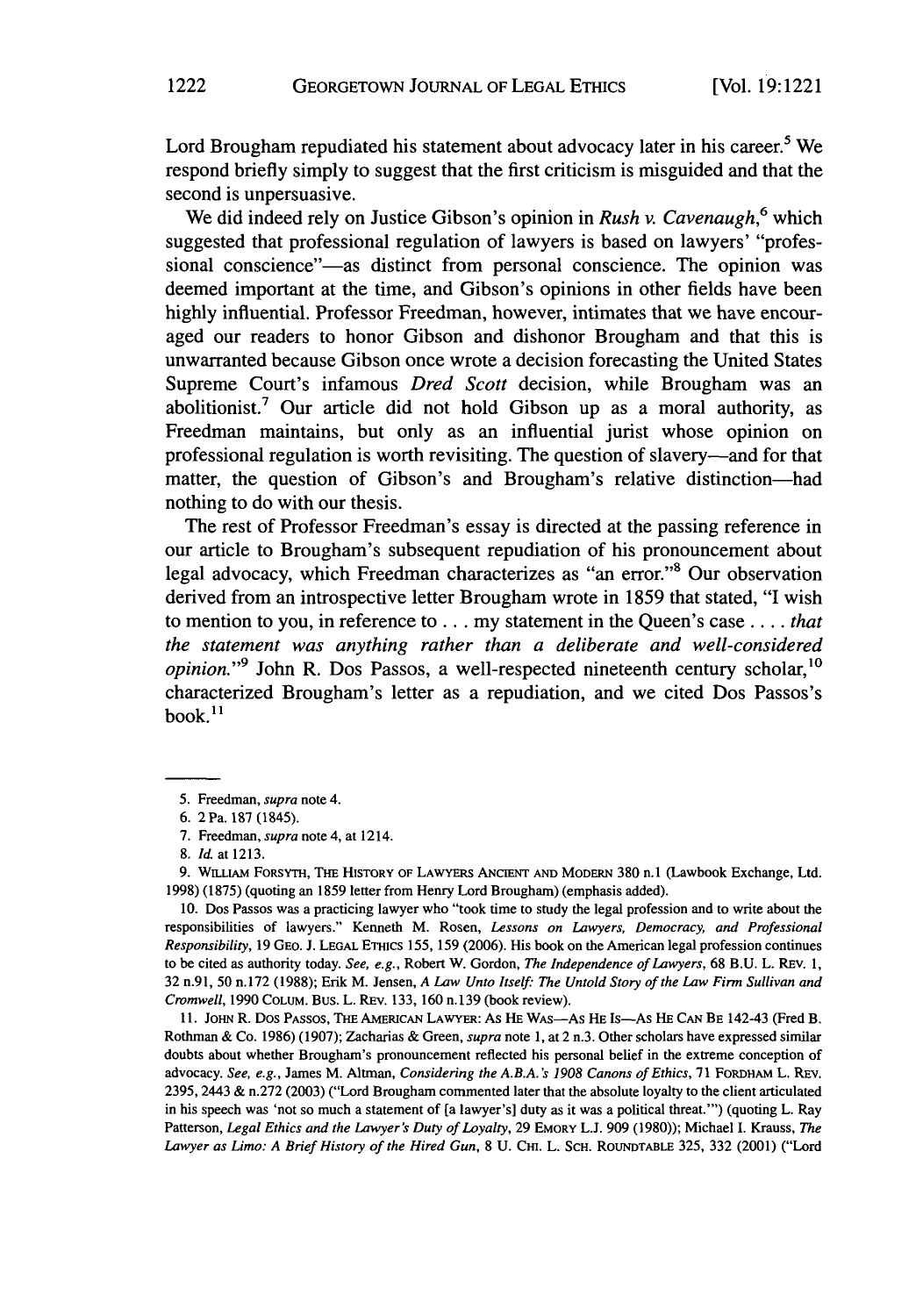In truth, Brougham's state of mind late in life had little significance for us. Our article starts from the proposition that Brougham's original position reflects a conception of advocacy on which many lawyers continue to rely, so it does not matter whether Brougham believed what he said and for how long. Brougham's repudiation is, at most, a tangential issue.

But even taking Professor Freedman's argument on its own terms, the evidence is not nearly as persuasive as Freedman believes. Most obviously, there seems to be little reason not to accept the 1859 letter at face value. Brougham's concession that his 1820 statement "was anything rather than a deliberate and wellconsidered opinion" surely sounds like a repudiation, not an endorsement, of the earlier pronouncement.

In arguing on Queen Caroline's behalf, Brougham advanced her cause by threatening to disclose information embarrassing to the crown.<sup>12</sup> Professor Freedman reasons that because Brougham's 1859 letter did not express regret for making this political threat and because making the threat was consistent with the extreme view of an advocate's role that Brougham used to justify the threat in his speech, the letter must be a reaffirmation of Brougham's original view of advocacy. This, however, ignores the possibility that Brougham stood by his actions without attempting to endorse, more generally, the separate statement about advocacy that accompanied them. Brougham may have come to believe that his threat was justified under different, or more moderate, conceptions of the advocate's role (or without regard to one's view of an advocate's role).<sup>13</sup>

Professor Freedman looks for support in Brougham's 1871 autobiographythat is, to Brougham's own words-as evidence that he did not repudiate his original view.<sup>14</sup> Professor Freedman's argument appears to be that because Brougham repeats language from his speech in a footnote in the autobiography, he must have meant every word of it in 1820, in 1871, and at every point between. But the footnote is not a reaffirmation of the original speech. It includes no reflection upon, much less a normative endorsement of, Brougham's earlier

Brougham's dictum is routinely taken out of context. Brougham never advocated 'hired gunship'—he simply said he would stand up to political power when his client was in the right.").

<sup>12.</sup> See supra note 2.

<sup>13.</sup> Arguably, advocacy ethics had no bearing on Brougham's conduct since he was speaking in a political, not a judicial, forum. A lawyer-politician acting on a political stage may not be bound by an advocate's duties to the judicial process.

Moreover, even if the proceedings were judicial in nature, Brougham's concession that his legal argument had the client-centered aim of posing a political threat militates against the conclusion that the speech reflected Brougham's personal views. Adversary ethics have always included the core proposition that arguments made in the course of advocacy should not be taken as expressions of the lawyer's personal opinion-indeed, that advocates ordinarily should avoid expressing their personal opinion in the course of argument. See, e.g., MODEL RuLES **OF** PROF'L CoNDucT R. 1.2(b) (2004) [hereinafter MODEL RULES] **("A** lawyer's representation of a client... does not constitute an endorsement of the client's political, economic, social or moral views or activities."); MODEL RuLEs R. 3.4(e) (forbidding trial lawyers to "state a personal opinion as to the justness of a cause, the credibility of a witness, the culpability of a civil litigant or the guilt or innocence of an accused ...").

<sup>14.</sup> Freedman, supra note 4, at 1217-18.